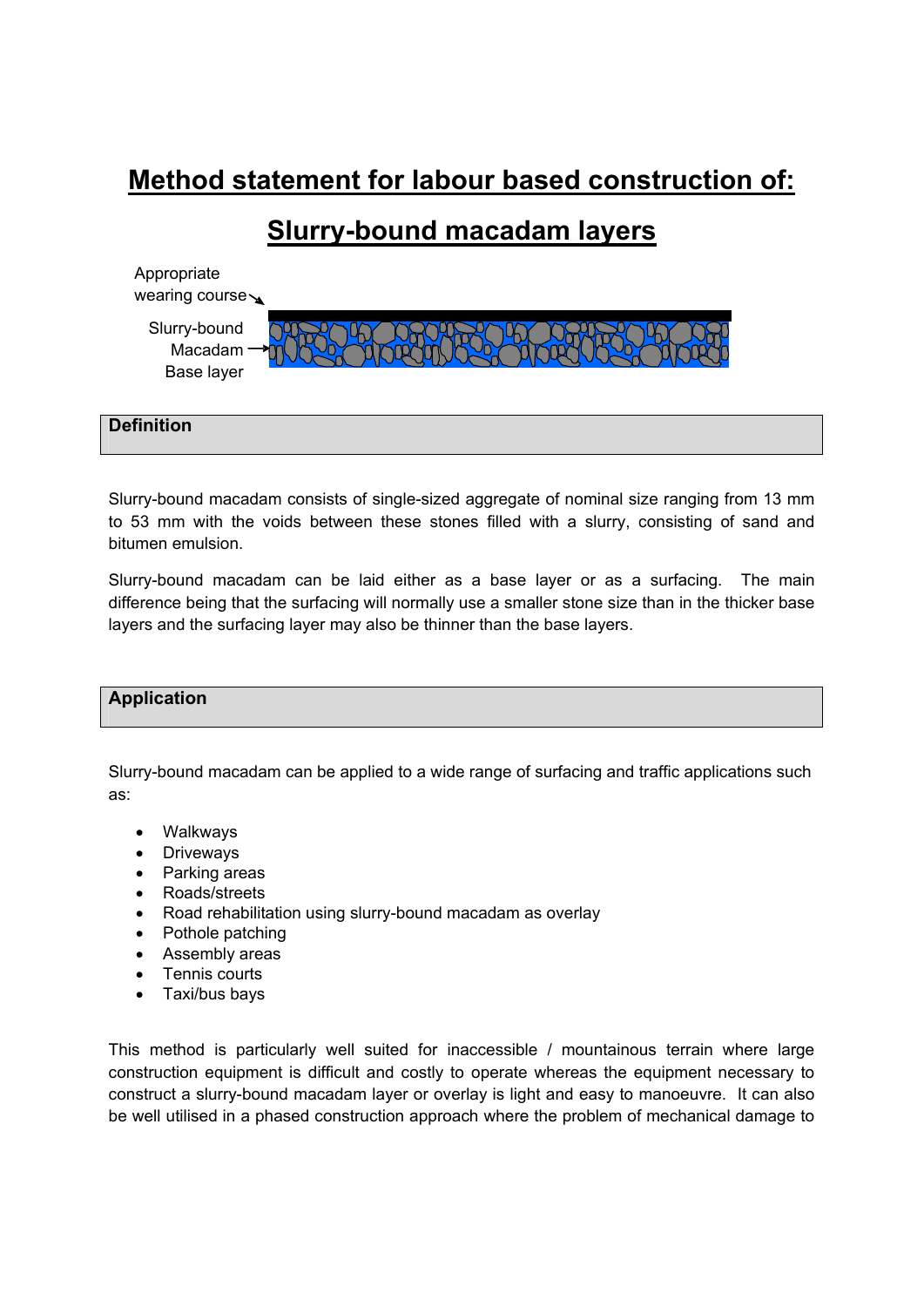new asphaltic layers during construction is overcome by using a slurry-bound Macadam as base layer with only a thin slurry seal as initial surfacing. This may be sufficient surfacing for a period of eight years. An asphalt overlay may then follow once construction activities of the total development are complete.

### **Material requirements**

**Aggregates**: - Aggregates should comply with the project specifications and the size will vary in accordance with the thickness of the layer, generally between 75 – 150 mm depending on the traffic volume and the design. The actual stone aggregate size will be determined by the client or his agent.

| <b>Sieve</b><br><b>Size</b> | % Passing by mass |            |            |            |            |
|-----------------------------|-------------------|------------|------------|------------|------------|
| mm                          | 53 mm             | 37 mm      | $26.5$ mm  | 19.0 mm    | 13.2 mm    |
| 75                          | 100               |            |            |            |            |
| 53                          | $85 - 100$        | 100        |            |            |            |
| 37.5                        | $35 - 70$         | $85 - 100$ | 100        |            |            |
| 26.5                        | $0 - 15$          | $0 - 50$   | $85 - 100$ | 100        |            |
| 19.0                        | $0 - 5$           | $0 - 25$   | $0 - 30$   | $85 - 100$ | 100        |
| 13.2                        |                   | $0 - 5$    | $0 - 5$    | $0 - 30$   | $85 - 100$ |
| 9.5                         |                   |            |            | $0 - 5$    | $0 - 30$   |
| 4.75                        |                   |            |            |            | $0 - 5$    |

**Aggregates for slurry filler:** Slurry aggregate should comply with the project specifications. Either a fine or medium graded material is selected, depending on the layer thickness. The grade will be determined by the client or his agent.

| Sieve<br>Size | % passing by mass |                 |
|---------------|-------------------|-----------------|
| (mm)          | Fine grade        | Medium<br>grade |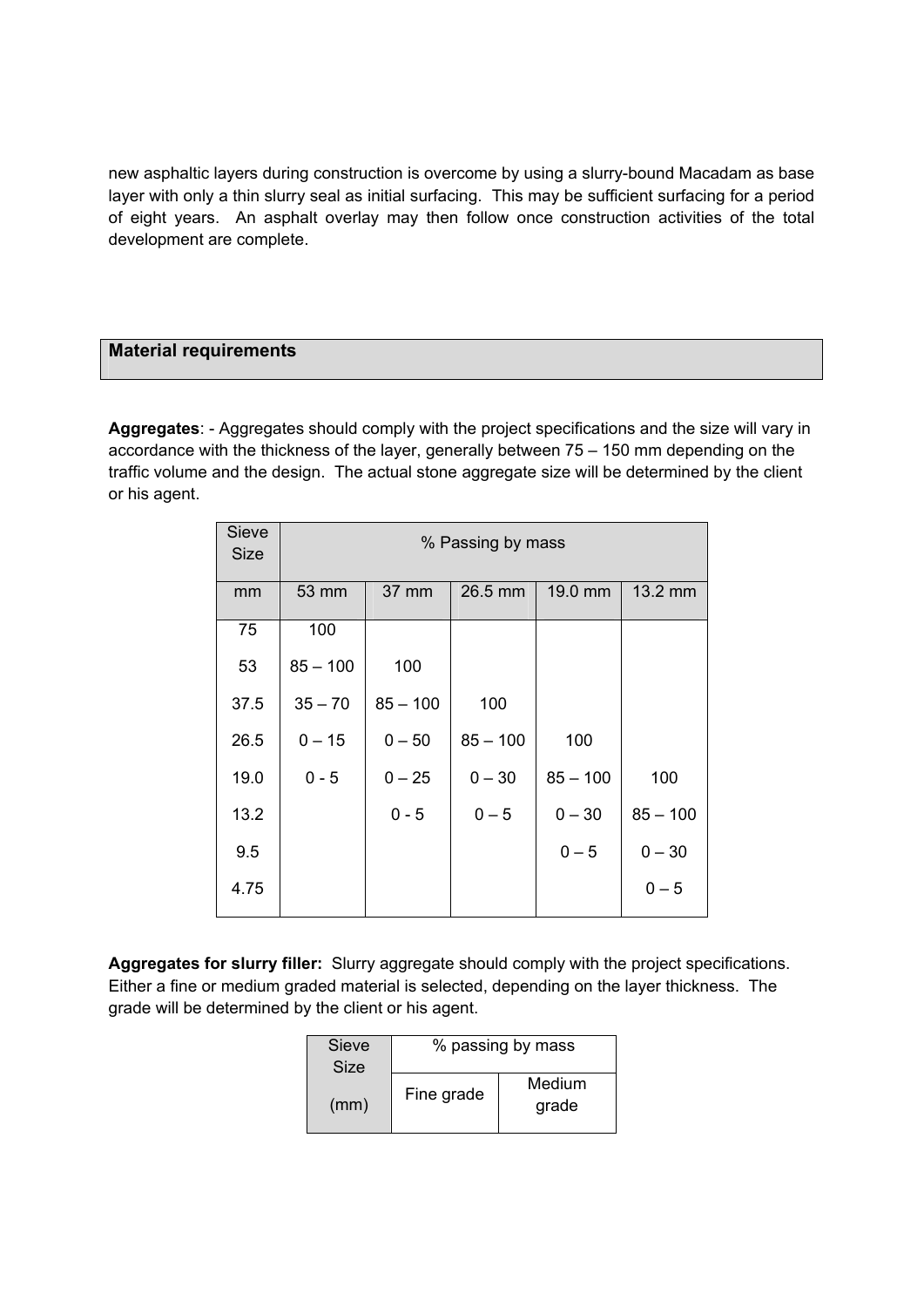| 6.7   |            | 100        |
|-------|------------|------------|
| 4.75  | 100        | $82 - 100$ |
| 2.36  | $90 - 100$ | $56 - 95$  |
| 1.18  | $65 - 95$  | $37 - 75$  |
| 0.600 | $42 - 72$  | $22 - 50$  |
| 0.300 | $23 - 48$  | $15 - 37$  |
| 0.150 | $10 - 27$  | $7 - 20$   |
| 0.075 | 4 - 12     | $4 - 12$   |
|       |            |            |

**Bitumen emulsion**: - Anionic stablemix grade 60% bitumen emulsion is recommended. Generally the emulsion content of the slurry is 250  $I/m<sup>3</sup>$ .

**Cement**: - Ordinary cement complying with SANS 50197-1 is used. Generally 1 % by mass of the aggregate is added.

**Water**: - Potable water

# **Plant and equipment requirements**

The following plant is required to lay approximately 200 $m<sup>2</sup>$  day.

| Item      |                                                | Number of items |
|-----------|------------------------------------------------|-----------------|
| $\bullet$ | Pedestrian vibratory roller or plate compactor |                 |
| $\bullet$ | Shovels                                        | $\overline{2}$  |
| $\bullet$ | <b>Ballast forks</b>                           | 4               |
| $\bullet$ | Wheelbarrows                                   | 4               |
| $\bullet$ | Concrete mixer                                 | 1               |
| $\bullet$ | Squeegees                                      | 4               |
|           |                                                |                 |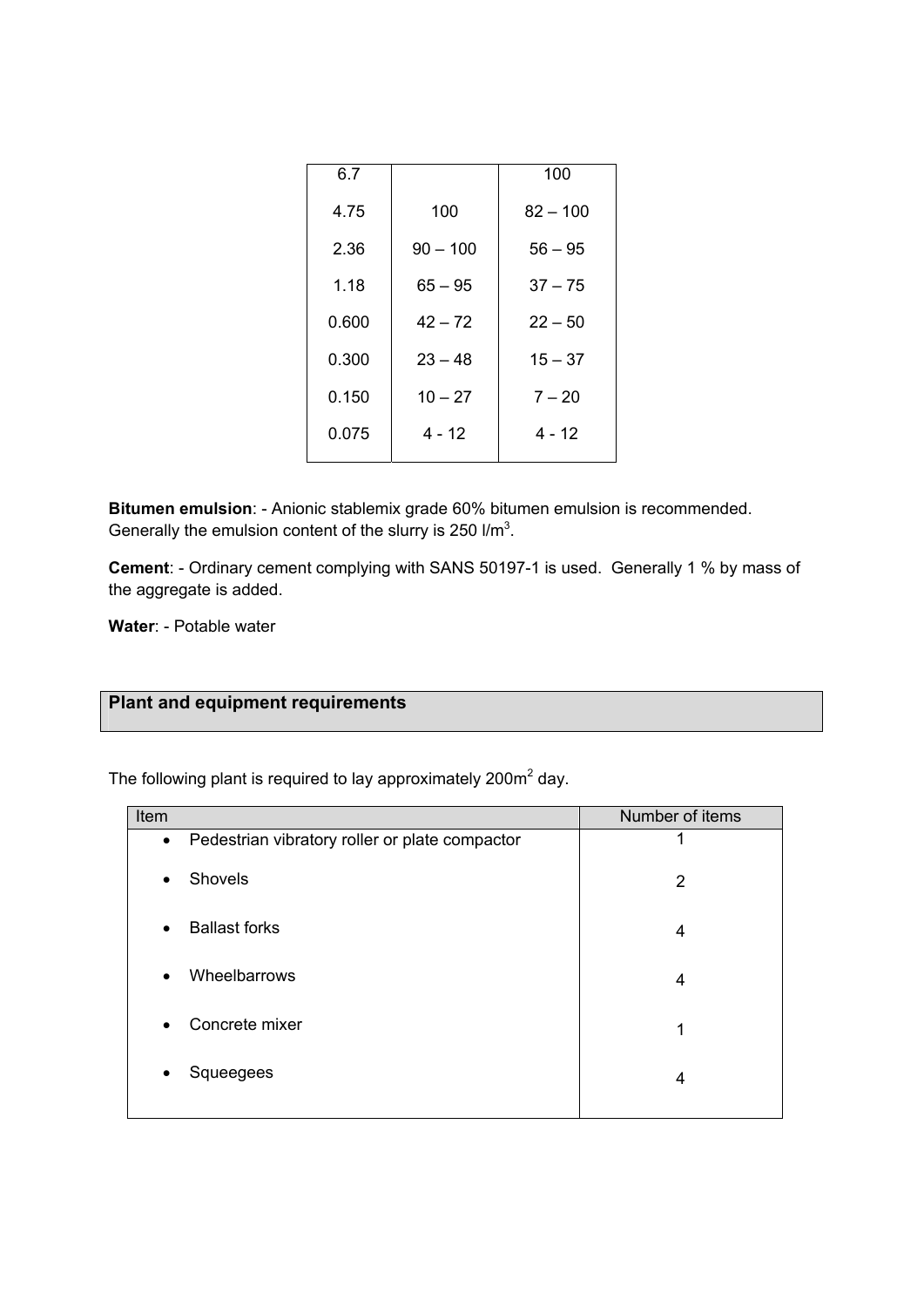| Rakes<br>$\bullet$                 | 2 |
|------------------------------------|---|
| • 3 m Straight edge (Screed Board) | 1 |
| Bass brooms<br>$\bullet$           | 2 |
| $\bullet$ 3 m x 2 m Hessian cloth  | 1 |
| Measuring containers<br>$\bullet$  | 4 |
|                                    |   |

#### **Labour requirements**

Below is the typical composition of a slurry team necessary to place 200 m² per day.

| Activity                             | Number of workers |
|--------------------------------------|-------------------|
| Spread & level<br>$\bullet$          | 4                 |
| Compaction operator<br>٠             | 1                 |
| Mixer operator<br>٠                  | 1                 |
| Wheel barrow operators (slurry)<br>٠ | 4                 |
| Squeeging<br>٠                       | $\overline{4}$    |
| Finishing techniques<br>٠            | 2                 |
|                                      |                   |

## **Construction**

#### **Site Preparation**

To contain the material at the designed road edge guide rails, gravel edge supports or straightedges need to be set up at the correct positions.. These supports need to be secured so as to withstand the construction forces acting on them. The supports must also be set to the correct levels to provide a guide. Allowance should be made for 30 % extra height to accommodate densification of the material during compaction.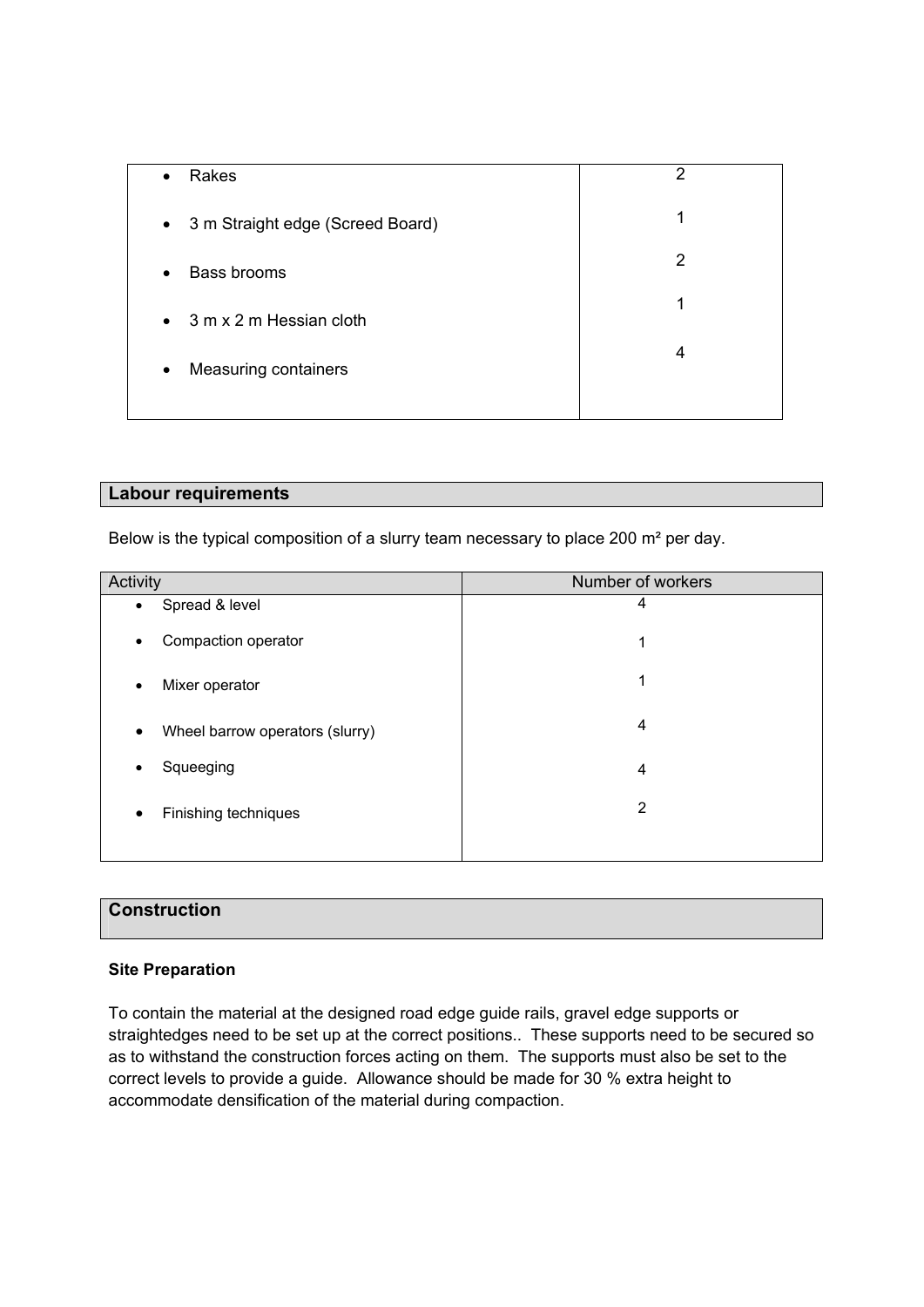#### **Placing and levelling the aggregate**

The aggregate should be placed with the aid of the wheel barrows as close as possible to where it is required. Every effort should be made to ensure that as little of the underlying layer is disturbed when tipping the materials using the pivot point on the front of the wheel barrow. The aggregate is then spread to the levels given using the ballast forks and rakes. The levels should be checked for evenness and correctness with the 3 m straight edge.

The aggregate is compacted starting from the outer edge and moving inwards. Levels should be rechecked for accuracy with the 3 m straight edge. Where necessary material should be added or removed to ensure an even final level. Care should be taken not to disturb the material as it is still quite unstable before the slurry has been applied

#### **Mixing the slurry**

The mix proportions will vary depending on the source and grading of the aggregate used. Before laying the slurry, trial mixes should be conducted in a small container. Typical mix proportions are given below. The actual mix proportions will be determined by the client or his agent.

| Material                | Volume (litres) | % by mass |
|-------------------------|-----------------|-----------|
| <b>Bitumen emulsion</b> | 25              | 9         |
| Crusher dust            | 100             | 90        |
| Cement                  |                 |           |
| Water                   | 160             |           |

The following mixing procedure is recommended to obtain a homogenous slurry mixture:

- Step 1: Pre-wet the concrete mixer drum with approximately 5 litres of water
- Step 2: Add the aggregate into the concrete mixer
- Step 3: Add the cement into the concrete mixer
- Step 4: Mix contents
- Step 5: Pour water into the concrete mixer
- Step 6: Mix contents
- Step 7: Pour in the emulsion
- Step 8: Mix contents

The emulsion must be at ambient temperature. To improve workability of the slurry, more water may have to be added in a controlled manner to achieve a creamy consistency. The quantity of water in the mix will vary depending on the type of aggregate source and prevailing air temperature.

#### **Laying by hand**